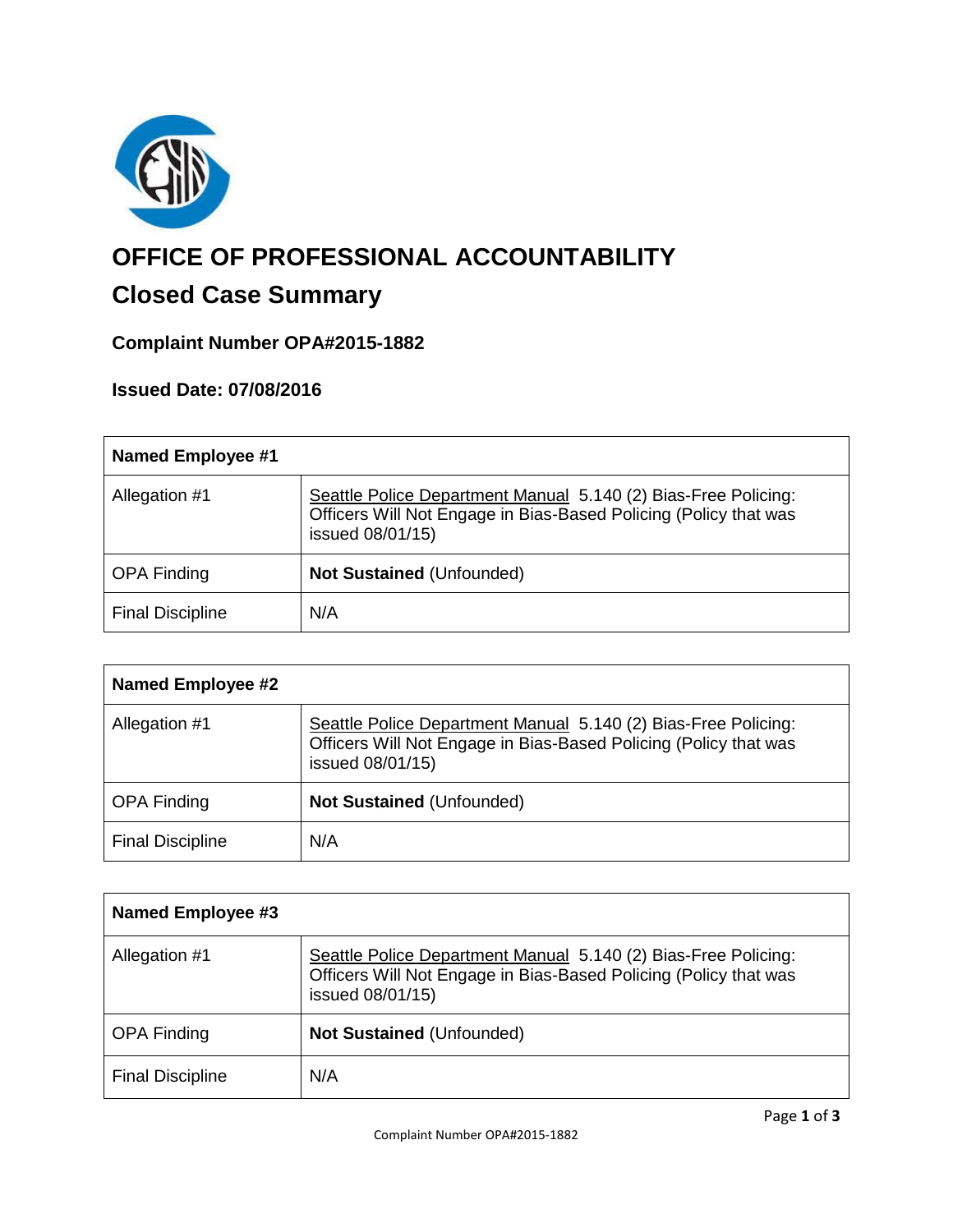| <b>Named Employee #4</b> |                                                                                                                                                        |
|--------------------------|--------------------------------------------------------------------------------------------------------------------------------------------------------|
| Allegation #1            | Seattle Police Department Manual 5.140 (2) Bias-Free Policing:<br>Officers Will Not Engage in Bias-Based Policing (Policy that was<br>issued 08/01/15) |
| <b>OPA Finding</b>       | <b>Not Sustained (Unfounded)</b>                                                                                                                       |
| <b>Final Discipline</b>  | N/A                                                                                                                                                    |

#### **INCIDENT SYNOPSIS**

The Named Employees were dispatched to a disturbance at a homeless shelter. Upon arrival, officers arrested the complainant for assault.

#### **COMPLAINT**

The complainant alleged that the Named Employees arrested him because of his race.

#### **INVESTIGATION**

The OPA investigation included the following actions:

- 1. Review of the complaint
- 2. Search for and review of all relevant records and other evidence
- 3. Review of In-Car Video (ICV)
- 4. Interviews of SPD employees

### **ANALYSIS AND CONCLUSION**

Named Employee #1 was a Field Training Officer (FTO) assigned to train Named Employee #4. Named Employee #4 made the decision to arrest the complainant and screened this arrest with his FTO, Named Employee#1. Named Employee #1 concurred in this decision. The preponderance of the evidence from the OPA investigation shows that Named Employee #4's decision to arrest the complainant was based solely on the evidence he gathered in his investigation that there was probable cause to believe the complainant had committed misdemeanor assault on another person. Named Employee #2 and Named Employee #3 acted as cover officers at the scene of this incident and had no role in the decision to arrest the complainant. No evidence of racial or other bias was found during the OPA investigation.